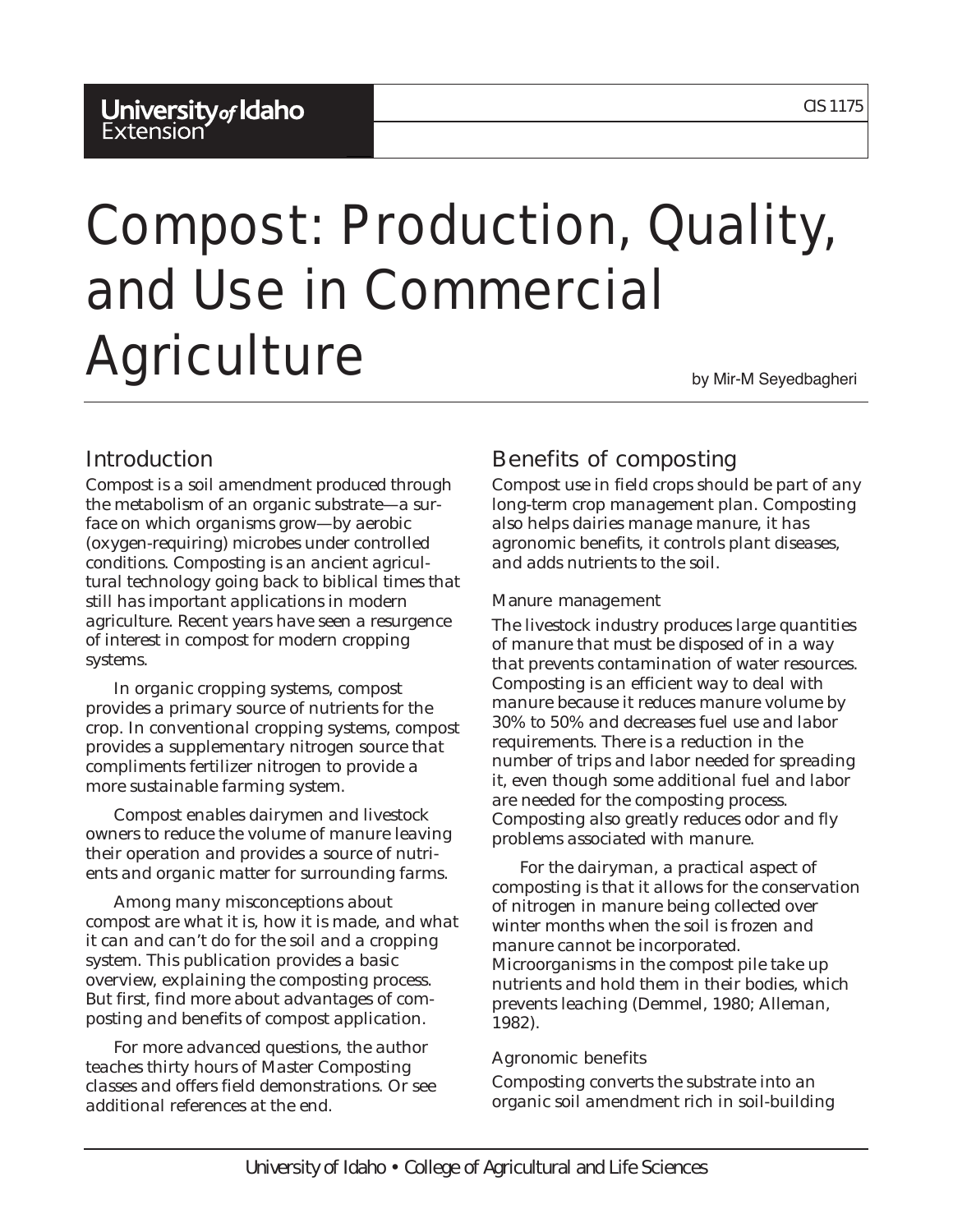humic substances. Humic substances bind soil particles to create soil aggregates responsible for good soil structure. Good soil structure modifies the physical properties of soil to create an environment conducive to crop growth and development.

Water movement, heat transfer, aeration, and porosity are all strongly affected by the type and degree of soil aggregation (Brady, 2005). The effects of added organic matter to the soil structure account for observed increases in infiltration rate, water holding capacity, and better soil tilth following composting. Some growers report that fields are much easier to work after compost applications have been made for several years (Demmel, 1980; Alleman, 1982).

While the composting process loses 50% of carbon from the original substrate, mineralizable nutrients in the substrate convert to an organic form that provides a slow release of fertilizer to the crop. This process is complex, with a portion of the compost being mineralized quickly, and a more resistant portion mineralized over the long-term, possibly over a number of years. The situation is beneficial in that it provides a storehouse of nutrients and protects nutrients from leaching loss.

The process of compost mineralization is not well understood, and more research is needed to match nutrient release from this reserve to a crop's nutrient demands. The process is temperature and moisture dependant. In irrigated soils where soil temperatures range between 75°F and 85°F, the release of nutrients will be quicker than where soil temperatures are higher or lower than this range.

In an organic system, compost can also be a primary nutrient source, especially for phosphorous and potassium. When integrated into a conventional system, it can be an important supplementary source. In a conventional system, compost helps meet goals of attaining a more sustainable agricultural system because it reduces the need for off-farm inputs.

#### Two ways composting aids control of plant diseases

During the active composting phase, high pile temperature kills many pathogens and weed seeds. Most weed seeds are non-viable after only three days of temperatures of 140°F or higher.

The other mode of disease control is the action of a community of microbes that develops during the curing phase. These microbes antagonize the colonization of soil-borne pathogens in plant roots. This competition prevents pathogens from growing and infecting the root surface. In this way, the antagonistic microbes provide disease control without actually killing the pathogens (Hoitink et al 1987; Logsdon 1990). More research is needed to determine if this will be effective under local conditions.

# Nutrient composition of compost

It is important to know the nutrient composition of the compost being used since nutrient concentrations can vary considerably, especially for phosphorous and potassium. It is necessary to perform a lab analysis for compost nutrient content to determine the amount of nitrogen, phosphorous, potassium, carbon, and salts (it can be more complex including heavy metals and other components, if necessary). Nitrogen content will vary according to the carbon-to-nitrogen ratio of the compost feedstuff. If the ratio is poor on the carbon side, then the nitrogen in the compost will be lower. After determining the content of several compost samples, the sampling frequency can be reduced if the same feedstock is always being used.

Nitrogen concentration tends to be more uniform. Much of the nitrogen in compost is present in an organic form that is not readily available to plants.

Organic nitrogen is converted to inorganic by soil organisms in the mineralization process. Compost nitrogen mineralization is 8% to 12% per year. Mineralization is a complex process and much work remains to be done to determine how organisms of the soil foodweb behave differently in different cropping systems.

# Composting process – 3 phases

In the composting process, microorganisms utilize an organic substrate—such as manure, bedding, grass clippings, municipal waste—as a food source. Microbes harness the energy contained in the chemical bonds of the substrate in a process that requires oxygen and water. Heat and  $CO<sub>2</sub>$  result, and the remaining carbon skeletons are recalcitrant humic substances that are largely responsible for the soil-amending ability of compost.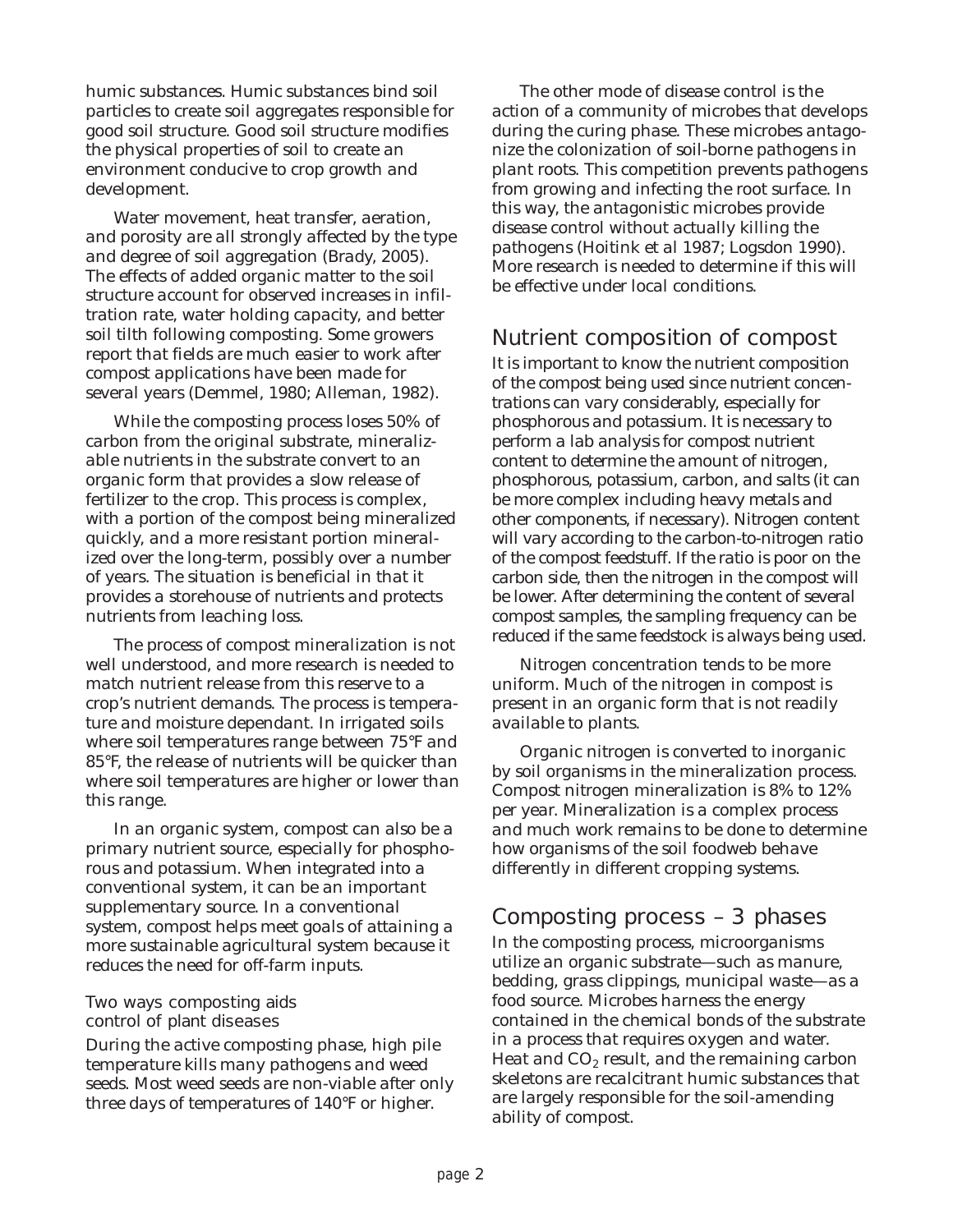#### 1. Initial mesophilic phase

In the initial or mesophilic phase of composting, the population of microbes increases exponentially as readily available food sources of the substrate are metabolized. Temperatures of the compost pile gradually rise from ambient to more than 100°F.

#### 2. Second thermophilic phase

The next phase, thermophilic, occurs during the next week or two when temperatures may reach 140°F to 160°F. Microbes that can endure the high temperatures of the pile are also responsible for decomposing more resistant parts of the substrate.

It is important to have adequate moisture and oxygen during this stage to maintain the high population of microbes in the compost pile. During this stage, all of the easily decomposable material will be used up, leaving only the most resistant materials.

#### 3. Final (second mesophilic) phase

This is a curing period where composting slows down and the compost becomes relatively stable. During this stage, soil microbes recolonize the pile, and the formation of humic substances increases. The presence of soil microbes is important because they are responsible for the diseasesuppressive qualities of compost. The curing stage begins when the compost pile fails to reheat after turning and ends when the pile approaches ambient temperature (Brady 2005).

# Compost pile management

To produce a good yield of high quality compost, several variables must be managed to provide for needs of composting microbes. The most important variables are substrate, oxygen content, moisture, and temperature.

#### **Substrate**

Organic materials must provide the nutrients needed for microbial growth. One of the most important factors is the ratio of carbon to nitrogen (C:N). Carbon and nitrogen are both needed by microbes in the composting process. A high C:N ratio (too much carbon) means that there is not sufficient N to fulfill the microbes' needs. A low ratio (too much nitrogen) means that is more N microbes can decompose. The compost pile will have a bad odor.

Optimum is a C:N ratio of 25:1 to 30:1, but composting has been done in a range of 20:1 to 40:1. At a low C:N, the available carbon is consumed before stabilization of the nitrogen occurs, increasing the potential for loss into the atmosphere or soil. At a high C:N, a longer composting time is required without the addition of an N source. In addition to the C:N, the quality of the substrate in terms of chemical and physical composition is important. For example, carbon in compounds resistant to microbial attack (such as lignin—the chief component of wood) will be composted at a much slower rate than carbon of simple sugars.

*Substrate physical properties* that affect composting include porosity, structure, texture, and particle size. These physical characteristics affect composting through their effects on oxygen availability and surface area for microbes.

- **Porosity** measures air space and is determined by particle size, particle size uniformity, and air space continuity. Large, relatively uniform particles produce a high porosity, which aids in aeration of the pile.
- **Structure** refers to particle rigidity. Rigid particles resist the tendency for settling that causes loss of porosity during the composting process.
- **Texture** refers to the available surface area for microbial action. This is important because most microbial activity occurs in a thin layer of water surrounding the particles. As composting proceeds, the microbes work their way inward. Thus, composting occurs much more rapidly as the surface area of substrate is increased. However, there is a compromise because decreasing particle size to improve texture decreases porosity which, in turn, restricts air flow in the compost pile.

*Oxygen content:* Composting is an aerobic process because microbes involved require oxygen to live. Thus, it is necessary to provide an adequate supply of oxygen. This is accomplished by turning the pile of compost, using a machine or by hand. The oxygen content of the pore space in the pile needs to be at least 5%. Oxygen concentration may be monitored with an oxygen meter used for compost. Also, regular turning assures oxygen levels without need to measure it. If anaerobic (low oxygen) conditions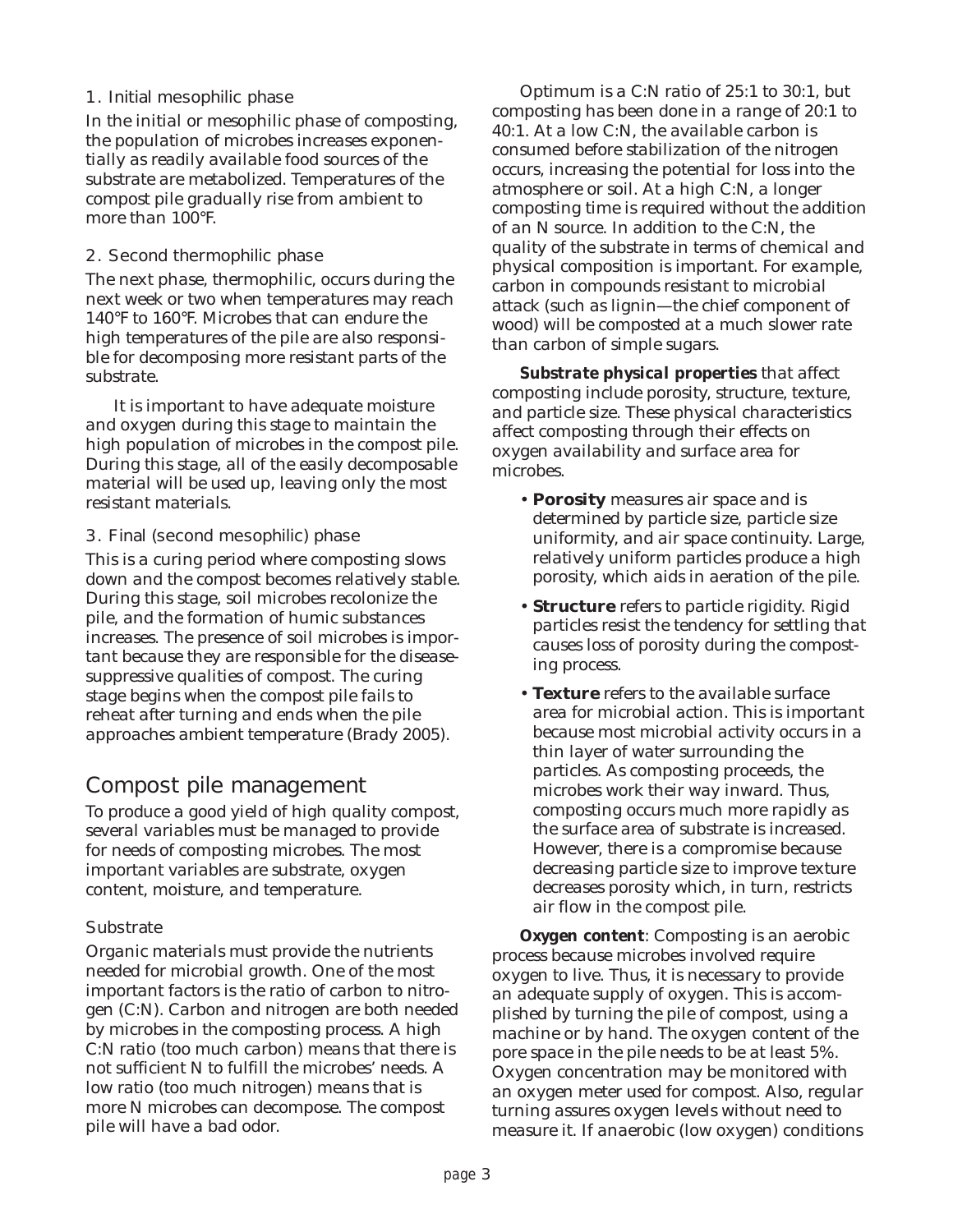<span id="page-3-0"></span>develop, a different microbial community will inhabit the compost pile, reducing the efficiency of process and producing undesirable chemical compounds.

*Moisture*: Moisture should be maintained between 40% and 65%—sufficient water to meet microbial needs without restricting air movement in the pores. Use a simple "feel" test to judge moisture level in the compost pile. If water can be squeezed out by hand, the pile is too wet. If a handful does not feel moist, the pile is too dry. Adequate moisture is the most common limiting compost process. Moisture can be added at the moment of turning the pile. Adding moisture with a hose to a windrow or pile is difficult because compost has insulating properties, so water will hit the surface of the compost pile and most will run down off the pile.

**Temperature:** Composting can occur at moderate (mesophilic) temperatures of 50°F to 105°F or high (thermophilic) temperatures of 105° to 150°F. It is common for compost piles to be managed for the activity of thermophilic microbes because higher temperatures are needed to kill pathogens and weed seeds. At temperatures above 160°F, even thermophilic microbes suffer and composting slows, causing the quality of the compost to decline. Temperature in the pile can be regulated by turning the pile or by the forced aeration system.

## Methods of composting

Four methods are useful for on-farm composting:

- 1. The passively aerated static pile method (Fig. 2)
- 2. The aerated static pile method [\(Fig. 4\)](#page-4-0)
- 3. The turned pile method (Figs. 1 or [3\)](#page-4-0)
- 4. The in-vessel method [\(Figs. 5a and 5b\)](#page-4-0)

The common goal of these methods is to provide sufficient oxygen for the aerobic microbes responsible for the composting process.

In the static pile methods (1, 2), aeration is achieved by placing the compost pile over a series of pipes through which air is forced. Pipes can vary in diameter from 4 to 8 inches. Six-inch diameter is usually good to balance cost and performance. If the pipes have no holes (most of the time they don't) they need to be perforated—solid pipes don't work well. Holes can be easily drilled, spacing them 12 inches apart. Drill two lines of holes at about 5 and 7 o'clock positions (consider the bottom of the pipe the 6 o'clock position). As many pipes may be laid as are needed according to the length of the windrow. Separate pipe centers 12 to 18 inches from each other. (See Fig. 2).



Figure 1. Mechanically turning compost with tractor-the turned-pile method of composting—works well for farmers who can use tractors to turn a pile, adding porosity lost during settling.



Figure 2. In this finished passive aerated windrow, aeration was achieved by placing the compost pile over a series of perforated pipes 4- to 8-inches in diameter through which air is forced. The pile should be 3 feet high by 10 feet long.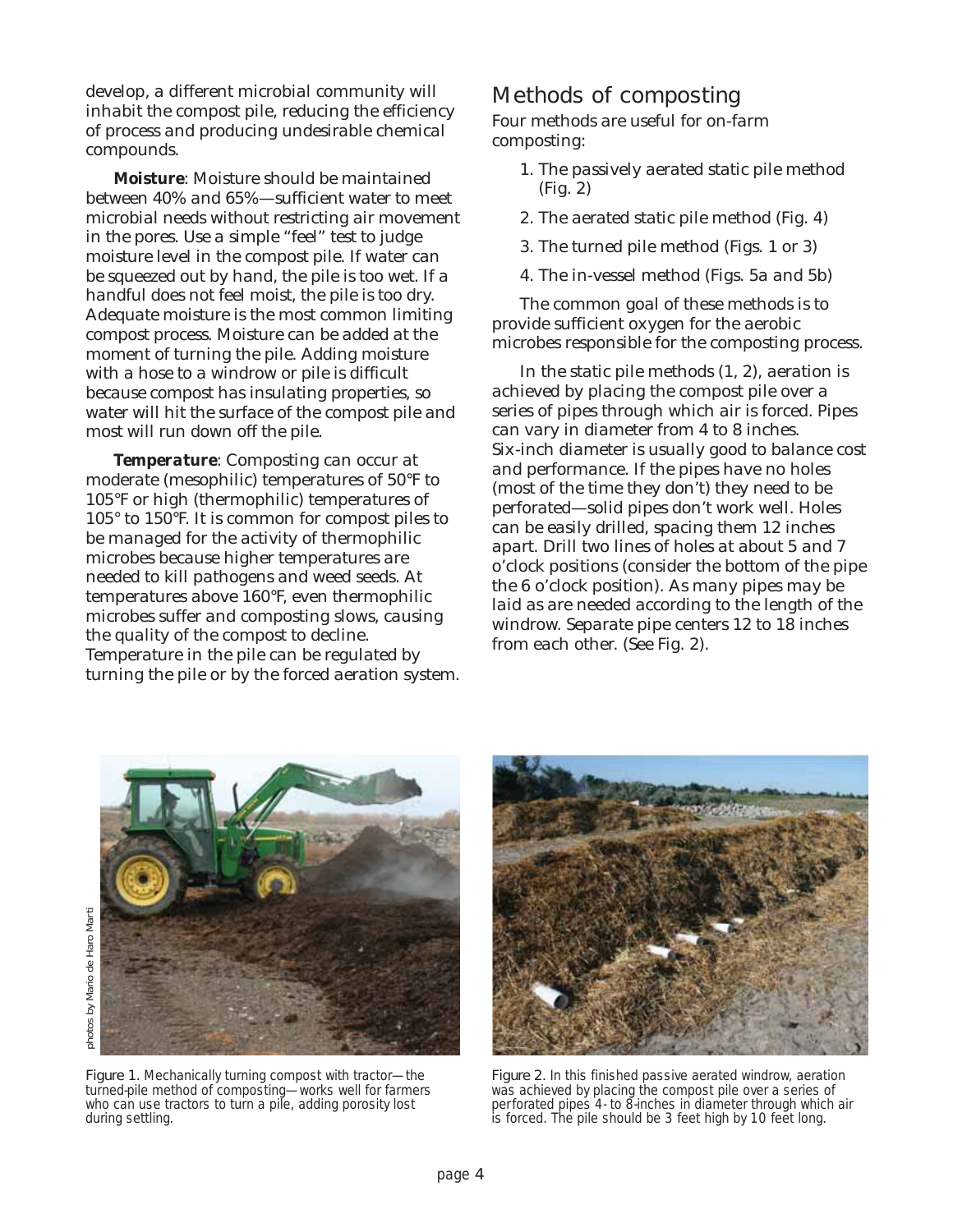<span id="page-4-0"></span>

Figure 3. Large compost turner makes turning the compost easier.

The major advantage of the static pile is the ability to process large volumes of manure in a small land area. In the turned pile method (3—Figs. 1, 3), materials to be composted are laid out in long windrows and periodically turned to provide aeration. Turn with a bucket loader [\(Fig. 1\)](#page-3-0) or, in larger operations, with a special implement called a compost turner there are several different types. (Fig. 3).

The turned pile method is amenable to on-farm use because it utilizes equipment already present on most farms, and the decomposition rate is hastened by more frequent turning (Dreyfuss, 1990). For in-vessel composting (4—Figs 5a, 5b), the composting is done in a container.



Figure 4. Compost is covered in this forced aerated static compost pile system.



Figure 5a. Municipal composter involves composting in an aerated 3-sided and roofed structure leaving the front wall open for delivery and pick-up of compost.



Figure 5b. Municipal composter, a form of in-vessel composting, combines processes from the turned pile and from the static pile techniques. It overcomes disadvantages and uses good points of each method.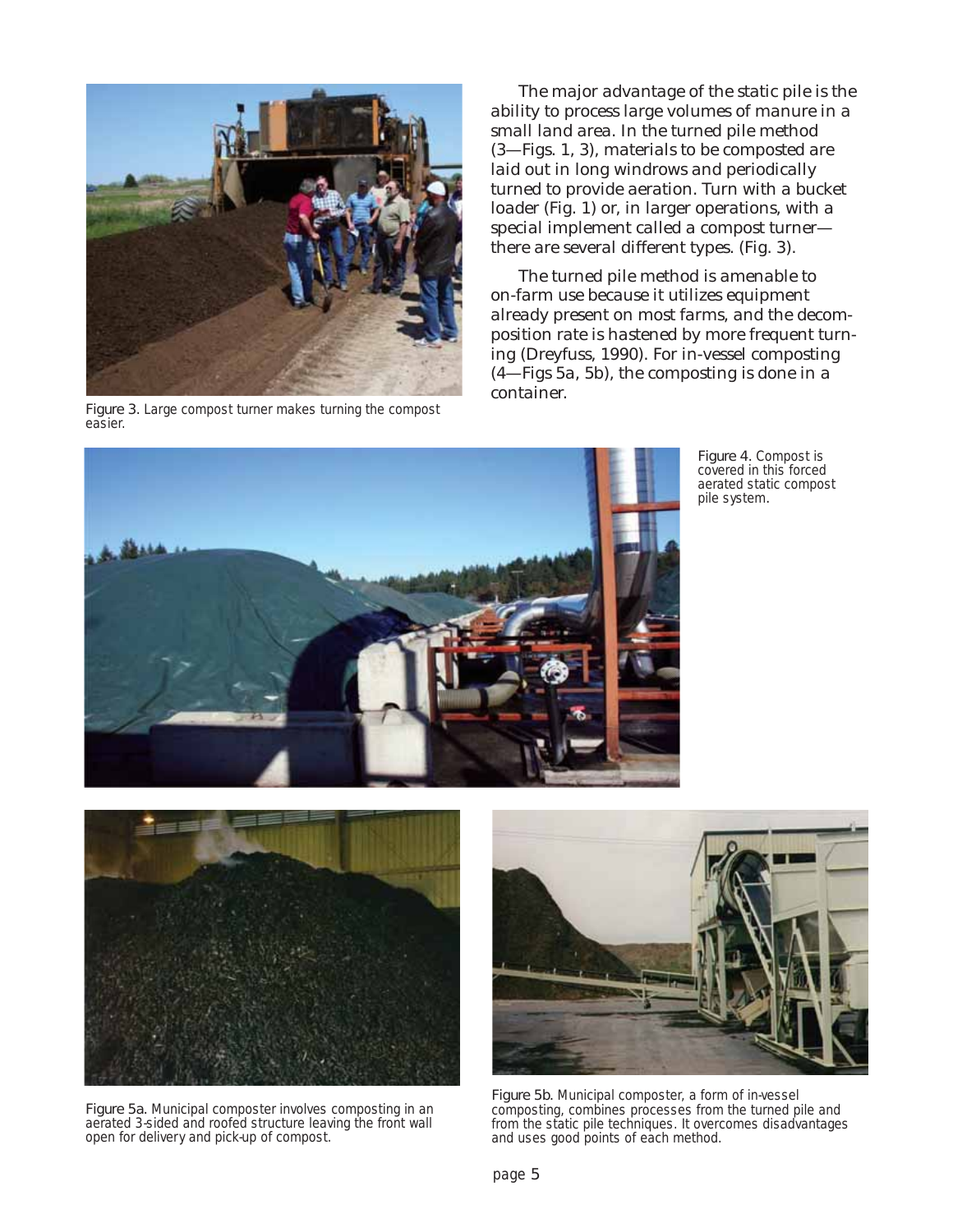#### Passively aerated windrow composting

In the passively aerated windrow method [\(Fig. 2\),](#page-3-0) the pile is aerated with perforated pipes embedded in the bottom of the pile. Aeration occurs as hot gases rise in the windrow—called the "chimney effect." The pile should be 3 feet high by 10 feet long, with an insulating layer of finished compost on the bottom and top. Amendments such as straw and wood chips are sometimes used to improve structure, which permits satisfactory aeration without turning.

#### Aerated static pile composting

The aerated static pile utilizes a blower to force air through the pile [\(Fig. 4\).](#page-4-0) The pile should be + 5 feet high and 10 feet wide. It is underlain by a porous base of a material such as wood chips or chopped straw and is then overlain by finished compost.

Since the porous base distributes air between the pile and aeration pipe, it is important that the base not extend to the pile edge. It is common practice for the base to terminate one pile height short of the pile edge. Since the pile is not turned, the blend of materials and initial mixing are especially critical in the aerated static pile. A stiff bulking agent such as wood chips should be used to provide enough porosity to maintain aeration through the composting period. If aeration is uneven, the compost pile will have anaerobic areas containing very low quality compost. The amount of wood chips or other bulking agents will depend on the type of material being composted. Air needs to be going into the mixture, so adequate bulking agent is needed to maintain good porosity. After the composting period, wood chips are usually recovered, screened, and reused on new compost piles.

#### Turned pile composting

In the turned pile method [\(Figs. 1 and 3\)](#page-3-0), materials to be composted are laid out in windrows 3- to 12-feet high by 10- to 20-feet wide. Windrow size is largely determined by the organic substrate to be composted and the turning equipment. For example, bucket loaders can build relatively high windrows, while turning machines [\(Fig. 3\)](#page-4-0) build low, wide windrows.

Windrows operate by passive air movement. The rate of air exchange depends on windrow porosity. Thus in a windrow of light, fluffy material, the air exchange can be much higher than



Figure 6. Finished compost is ready to apply.

in one of a relatively dense material. Windrow size should be optimized to achieve good aerobic composting throughout the windrow. If the windrow is too large, an anaerobic zone will be present in the center. If the windrow is too small, excessive heat loss will prevent attainment of the high temperatures required to kill pathogens and weed seeds.

As composting progresses, the pile settles, and much of the windrow's porosity is lost. Porosity is regained by turning the pile, which fluffs the material to restore air spaces lost during settling. Another benefit is exposure of all parts of the pile to the composting process, so that materials compost evenly and undesirable organisms (pathogens, weed seeds, and insect larvae) are subjected to the higher temperatures of the pile interior.

The need for turning is indicated when the pile temperature drops below 120°F. Take temperature measurements with a 2- to 3-foot thermometer. Measure at 50 foot intervals along the windrow. Too frequent turning prevents the pile from reaching a sufficiently high temperature for the composting process. When flies are active, the windrow should be turned at least once per week to break the flies' reproductive cycle.

#### In-vessel composting

The in-vessel composting process is done within some kind of container, including municipal composters [\(Fig. 5b\).](#page-4-0) In-vessel composting combines processes from the turned pile and